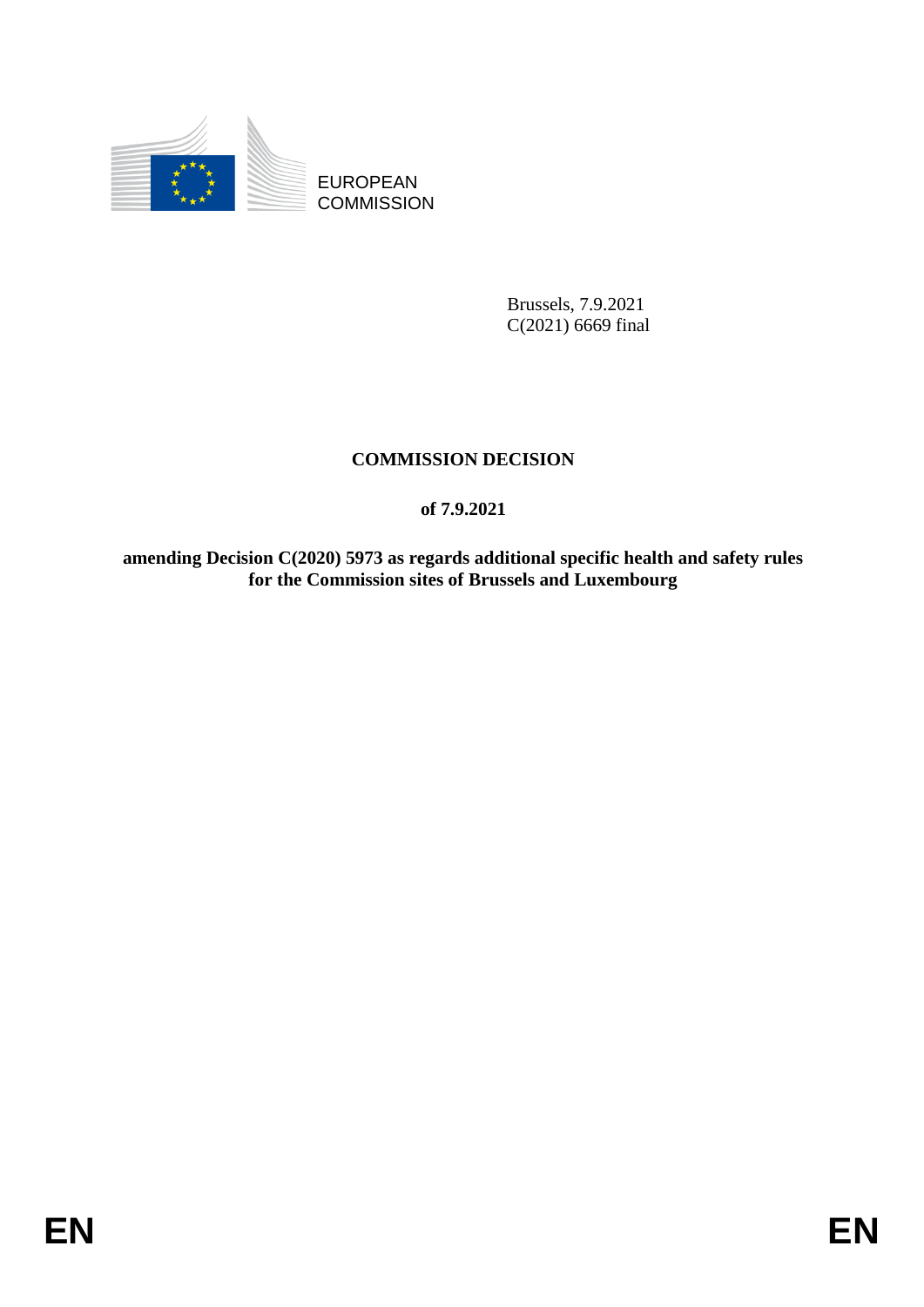## **COMMISSION DECISION**

#### **of 7.9.2021**

### **amending Decision C(2020) 5973 as regards additional specific health and safety rules for the Commission sites of Brussels and Luxembourg**

#### THE DIRECTOR-GENERAL FOR HUMAN RESOURCES AND SECURITY,

Having regard to the Staff Regulations of Officials of the European Union<sup>1</sup>, and in particular Article 1e(2) thereof, and the Conditions of Employment of Other Servants of the European Union<sup>2</sup>, and in particular Articles  $10(1)$  and  $80(4)$  thereof,

Having regard to Commission Decision C(2006) 1623/3 of 26 April 2006 establishing a harmonised policy for health and safety at work for all Commission staff<sup>3</sup>, and in particular Article 3(1)(a) thereof;

Whereas:

- (1) The Director-General for Human Resources and Security has delegated powers to adopt health and safety rules for the Commission sites of Brussels and Luxembourg.
- (2) Commission Decision C(2020) 5973 lays down specific health and safety rules for the Commission sites of Brussels and Luxembourg in order to prevent the further spread of SARS-CoV-2 and to protect staff, while ensuring business continuity and adopting solutions for staff to enable them to perform their work efficiently and effectively.
- (3) As the sanitary situation in the Union has significantly improved and 70% of adults resident in the Union have been fully vaccinated against SARS-CoV-2, the Commission intends to launch phase 3 of its return to the office strategy in the second half of September, with the ceiling on the number of staff present within a DG raised to 50%. Meanwhile, the latest data provided by the European Centre for Disease Prevention and Control show that the rate of infection has recently increased in several Member States. Furthermore, new variants of concern seem to be emerging, which could lead to a rapid change in the current sanitary situation. Moreover, meetings with external participants are expected to resume and the number of journalists allowed into the Commission's pressroom will increase.
- (4) Against that background, it is necessary to lay down additional health and safety rules for the Commission sites of Brussels and Luxembourg to continue guaranteeing the safety of Commission staff.
- (5) Recent scientific studies confirm that the vaccines against COVID-19 available in the Union provide effective protection against severe forms of the disease and death, irrespective of the variant. In addition, whilst fully vaccinated people can transmit the infection to other individuals, they remain infected for a shorter period of time compared to non-vaccinated people. Being vaccinated also reduces the likelihood of being infected and of transmitting the infection.

 $\mathbf{1}$ OJ P 045, 14.6.1962, p. 1385.

 $\overline{2}$ Ibid.

<sup>3</sup> PV(2006) 1742, point 11.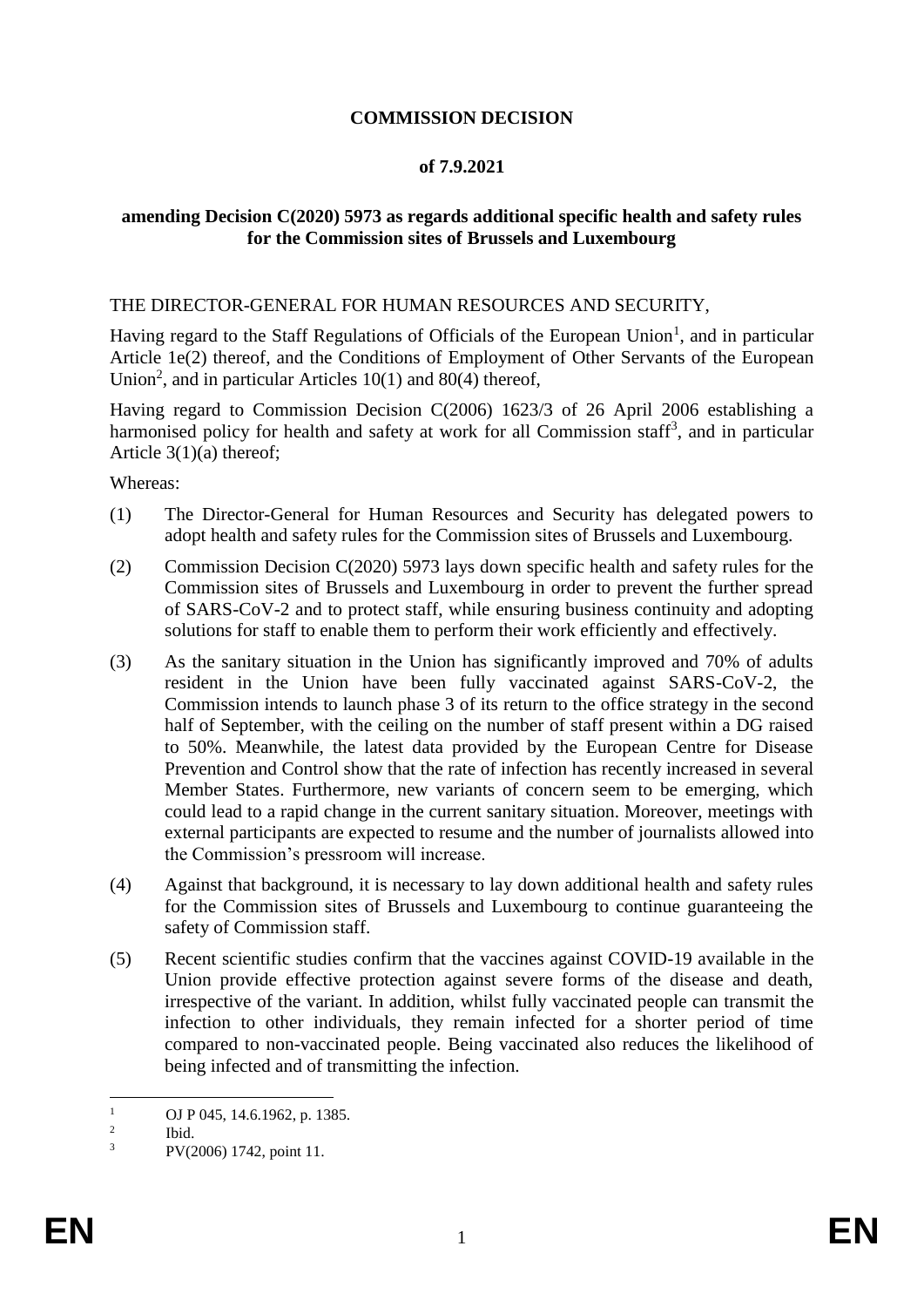- (6) Therefore, while mandatory mask use, social distancing, temperature screening and the reduced presence of staff at the office already offer a good level of protection for staff, it is appropriate to limit temporarily the access of non-vaccinated persons to Commission premises, unless that they can present a recovery certificate or a negative test certificate.
- (7) However, it has to be ensured that such limitation is implemented only where it is absolutely necessary and where no less restrictive measures are available.
- (8) According to the Commission's estimates, over 90% of Commission staff, including seconded national experts, have been vaccinated. The vaccination rate in other institutions is estimated to be comparable to that of Commission staff. Furthermore, as regards external contractors, it is noteworthy that official figures show that over 70% of adults in Luxembourg and over 83% of adults in Belgium have been fully vaccinated. Moreover, trainees who will start their traineeship in the Commission in October 2021 will be strongly encouraged to be vaccinated and offered a chance to be vaccinated by the Medical Service. By contrast, not only does the Commission have no knowledge of the vaccination rate of visitors, but some visitors can also come from third countries where the vaccination rate of the general population is lower than in the Union.
- (9) In spite of the high estimated vaccination rate of Commission staff, account should be taken of the recent increase in cases and SARS-CoV-2 variants worldwide. Some of those variants are highly infectious and can therefore pose a risk even for vaccinated staff. Such a risk is even greater for staff members who are not vaccinated. In order to achieve a high level of health protection, there appear to be no less restrictive measures than to limit the access to Commission premises to visitors who can exhibit a vaccination certificate, a recovery certificate or a negative test certificate.
- (10) It is necessary to define the term 'visitor' for the purposes of this Decision. It is appropriate for that purpose to rely on the definition contained in the Security Notice on the access policy for Commission staff members and other individuals to Commission premises<sup>4</sup>.
- (11) During phase 3 of the Commission's return to the office strategy, staff members are, in principle, expected not to take their children to Commission premises. However, staff members may, in exceptional circumstances, have to bring their children to the office. Under the rules currently in place at national level in Belgium and Luxembourg, children under the age of 12 are not vaccinated against COVID-19. Moreover, children under the age of 12 do not have to provide a vaccination certificate, a recovery certificate or a negative test certificate to enter either Belgium or Luxembourg. Accordingly, children under that age should be exempted from having to exhibit a certificate in order to access Commission premises.
- (12) Regulation (EU)  $2021/953$  of the European Parliament and of the Council<sup>5</sup> lays down a framework for the issuance, verification and acceptance of interoperable COVID-19 vaccination, test and recovery certificates (EU Digital COVID Certificate). To minimise the further spread of SARS-CoV-2, several Member States already require persons wishing to attend certain events or enter certain premises open to the public to

 $\overline{4}$  $\frac{4}{5}$  C(2019) 1889.

<sup>5</sup> OJ L 211, 15.6.2021, p. 1.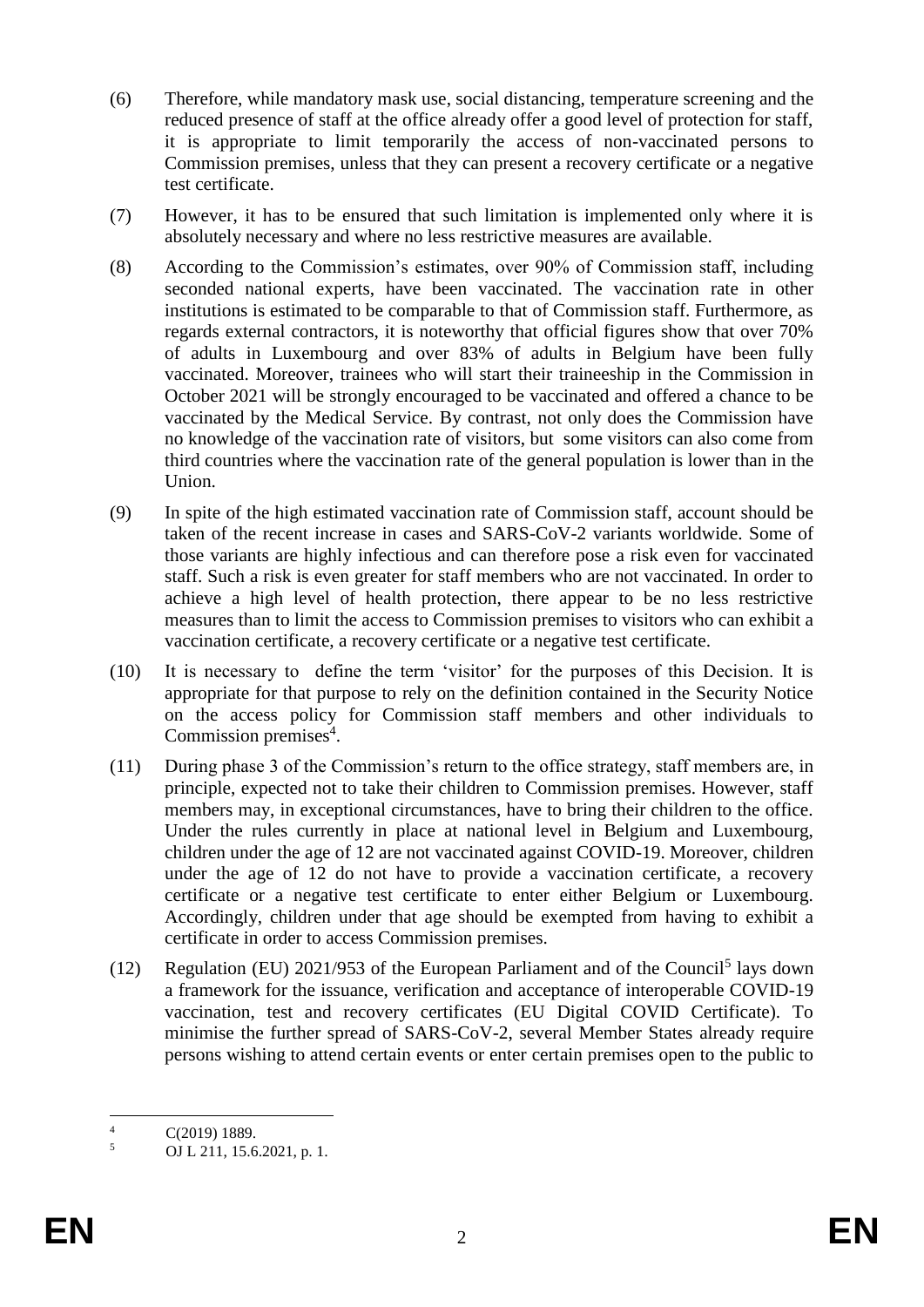hold an EU Digital COVID Certificate. That certificate should therefore be the main tool to limit the presence of non-vaccinated persons in Commission premises.

- (13) However, some visitors come from a third country in respect of which the Commission has not adopted an implementing act pursuant to Article 8(2) of Regulation (EU) 2021/953. Furthermore, some visitors, whilst coming from a Member State or a third country in respect of which the Commission has adopted an implementing act pursuant to Article 8(2) of that Regulation, may not yet have been issued an EU Digital COVID Certificate. Accordingly, certificates issued by a Member State or a third country which, for the purposes of and under the conditions laid down in this Decision, can be considered as essentially equivalent to EU Digital COVID Certificates, should also be accepted to allow access to Commission premises.
- (14) For the purposes of allowing entry into the country, Belgium and Luxembourg currently accept vaccination certificates issued for a COVID-19 vaccine that has been granted a marketing authorisation pursuant to Regulation (EC) No 726/2004 of the European Parliament and of the Council<sup>6</sup>. In addition, the host countries also accept vaccination certificates issued for other COVID-19 vaccines. By analogy to the rules applicable at national level, the Commission should accept vaccination certificates issued for a COVID-19 vaccine that has been granted a marketing authorisation pursuant to Regulation (EC) No 726/2004, as well as for vaccines having been granted a marketing authorisation by the competent authority of the host Member State pursuant to Directive 2001/83/EC of the European Parliament and of the Council<sup>7</sup> and vaccines the distribution of which has been temporarily authorised pursuant to Article 5(2) of that Directive.
- (15) Vaccination, test and recovery certificates should be verified manually, that is to say by means of a visual check of the document presented.
- (16) With a view to ensuring that those visitors who cannot have access to the Commission premises due to the additional health and safety rules established by this Decision can still participate in the relevant meetings, Commission services should, where possible, ensure that meetings open to external visitors are held in hybrid format.
- (17) In view of the ever-evolving health situation, the additional health and safety rules established by this Decision, as well as the rules already laid down in Decision C(2020) 5973, should only apply for a limited period.
- (18) Decision C(2020) 5973 should therefore be amended accordingly,

HAS DECIDED AS FOLLOWS:

#### *Article 1*

Decision C(2020) 5973 is amended as follows:

(1) the following Articles 2a to 2d are inserted:

 $\overline{6}$  $^{6}$  OJ L 136, 30.4.2004, p. 1.<br>  $^{7}$  OJ L 211, 28, 11, 2001, p. 6

OJ L 311, 28.11.2001, p. 67.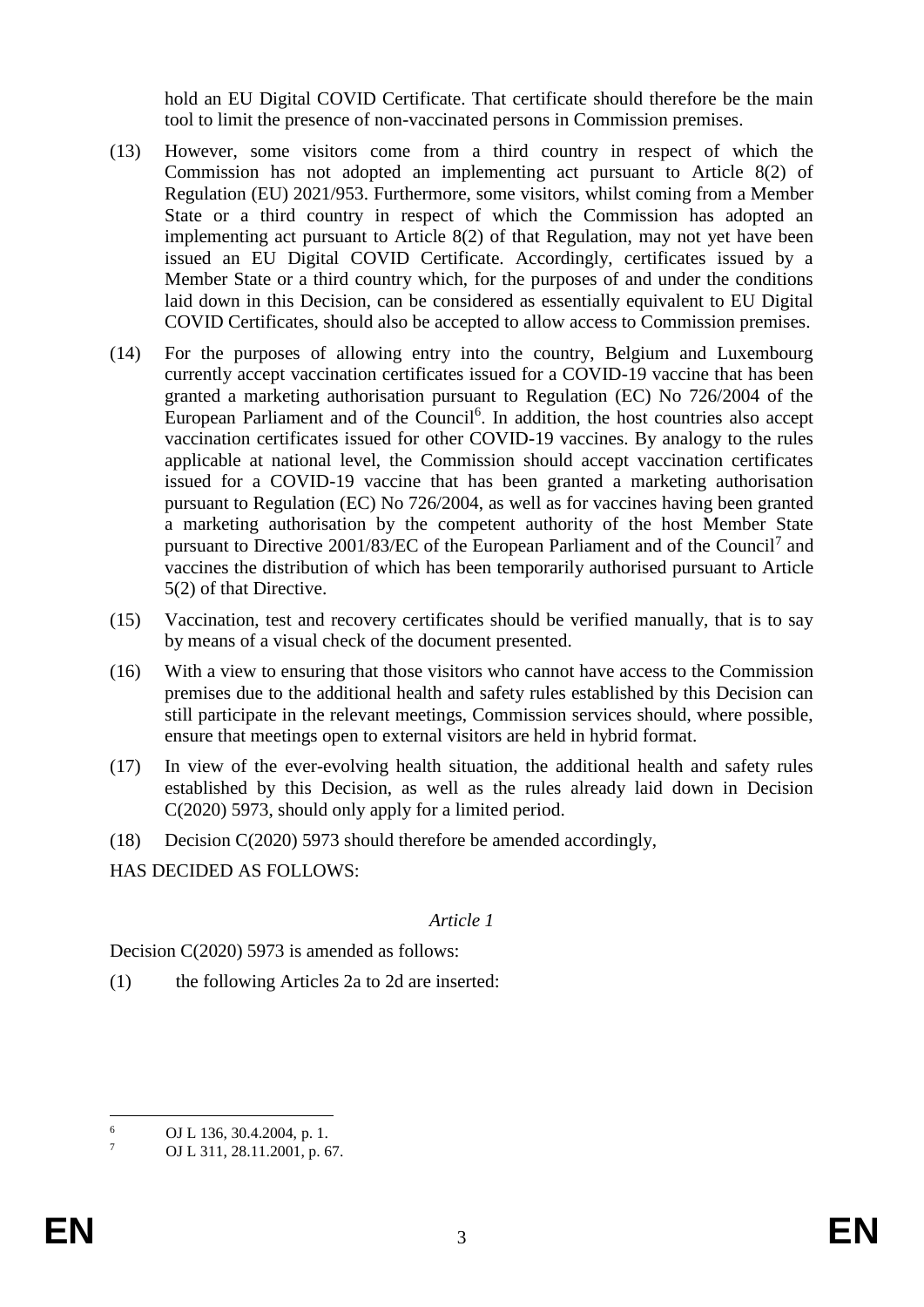#### *"Article 2a*

For the purposes of this Decision, 'visitor' means any individual who does not hold a valid access pass issued by a Union institution, office, body or agency and recognised by the Commission.

#### *Article 2b*

- 1. Visitors to the Commission sites in Brussels and Luxembourg shall exhibit one of the following certificates:
	- (a) a certificate issued by a Member State in accordance with points (a), (b) or (c) of Article 3(1) of Regulation (EU) 2021/953;
	- (b) a COVID-19 certificate issued by a third country in respect of which the Commission has adopted an implementing act pursuant to Article 8(2) of Regulation (EU) 2021/953;
	- (c) another certificate issued by a Member State or a third country containing at least the name and date of birth of the visitor and:

(i) confirming that the visitor has received a COVID-19 vaccine in the Member State or third country issuing the certificate ; or

(ii) confirming that the visitor has been subject to a molecular nucleic acid amplification test (NAAT) or a rapid antigen test (RAT) carried out by health professionals or by skilled testing personnel in the Member State or third country issuing the certificate and indicating the type of test, the date on which it was carried out and the result of the test; or

(iii) confirming that, following a positive result of a NAAT carried out by health professionals or by skilled testing personnel, the visitor has recovered from a SARS-CoV-2 infection.

- 2. Access to the Commission sites of Brussels and Luxembourg shall be denied to any visitor who does not exhibit one of the certificates referred to in paragraph 1.
- 3. Vaccination certificates within the meaning of Article 3(1)(a) of Regulation (EU)  $2021/953$  and vaccination certificates referred to in paragraph  $1(c)(i)$  shall only be accepted if:
	- (a) they were issued for a COVID-19 vaccine that has been granted a marketing authorisation pursuant to Regulation (EC) No 726/2004, or that has been granted a marketing authorisation by the competent authority of Belgium or Luxembourg, respectively, pursuant to Directive 2001/83/EC, or the distribution of which has been temporarily authorised by the respective Member State pursuant to Article 5(2) of that Directive;
	- (b) at least 14 days have passed since full vaccination.

Full vaccination shall be understood as:

- (a) having received the second dose in a 2-dose series;
- (b) having received a single-dose vaccine;
- (c) having received a single dose of a 2-dose vaccine after having previously been infected with SARS-CoV-2.